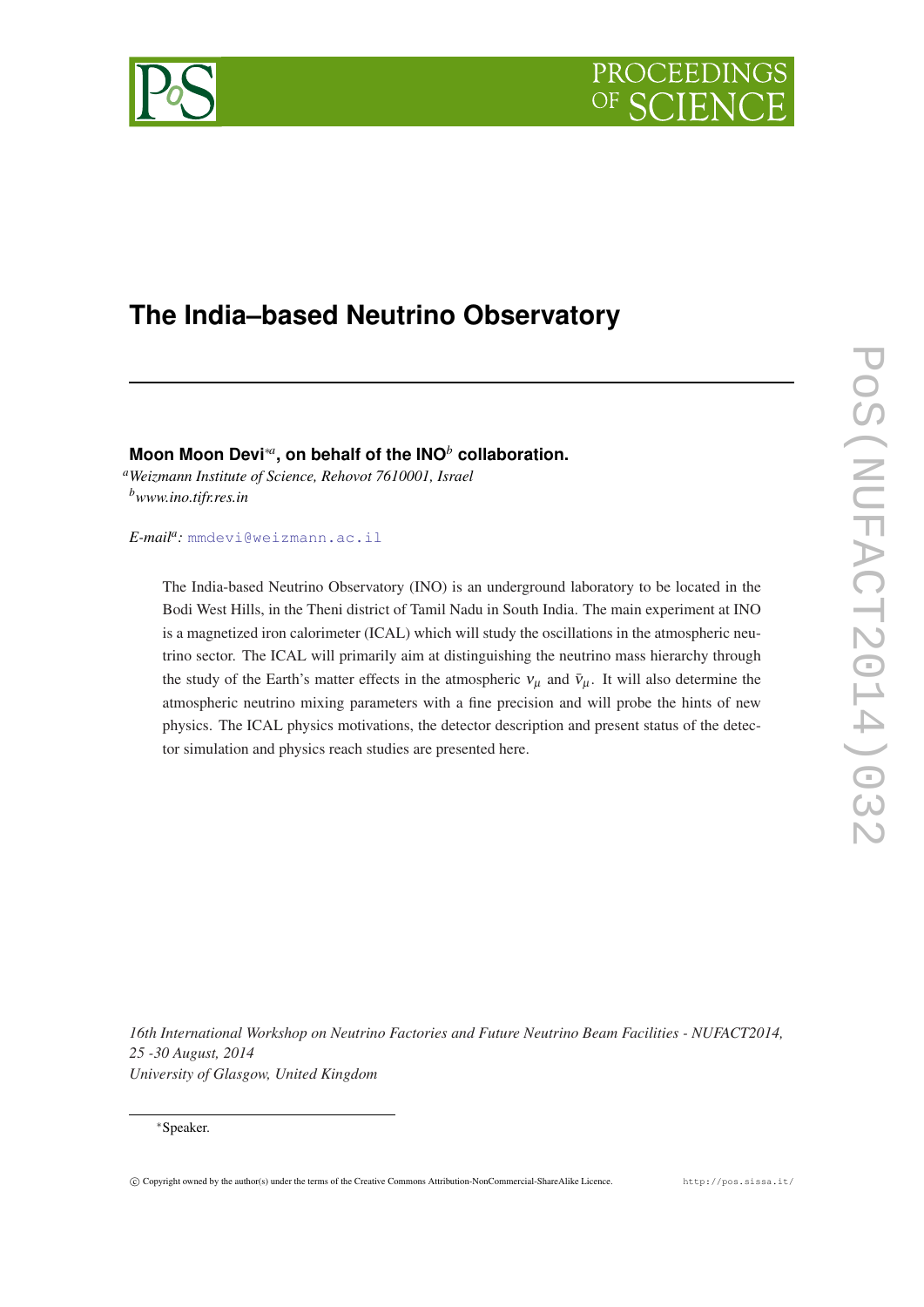#### 1. Introduction

The India-based Neutrino Observatory (INO) [[1](#page-7-0)] is an underground facility to host neutrino experiments. It is to be built in the Bodi West Hills, in Theni district of Tamil Nadu in South India. The prime aim of INO is to study the neutrino oscillations with atmospheric neutrinos. Unlike the accelerator and reactor neutrino experiments where the neutrino energy  $(E<sub>v</sub>)$  and the baseline (*L*) are fixed or are within a narrow window, the atmospheric neutrinos provide a wide range of  $E_v$  and *L*. The atmospheric neutrino flux is feeble, and hence the requirement of a detector with a large volume becomes essential to have significant event statistics. In order to fulfill this goal, the INO collaboration plans to build a huge magnetized Iron Calorimeter (ICAL) detector, which would be sensitive to the energy, direction and the electric charge of the final state leptons produced in charged–current (CC) interactions of the neutrinos with the target material.

The main goal of the ICAL is to study the matter effects in  $v_{\mu}$  and  $\bar{v}_{\mu}$  separately through muon charge identification in order to determine the sign of  $\Delta m_{32}^2$  and hence, the neutrino mass hierarchy. The ICAL will also aim at the precise determination of the atmospheric neutrino mixing parameters  $|\Delta m_{32}^2|$ ,  $\theta_{23}$  and its octant. Apart from these, ICAL will also search for the hint of new physics, such as the CPT violation in the leptonic sector, the existence of sterile neutrinos, the signature of non standard interactions (NSI) in neutrino oscillations as well as indirect searches for dark matter.

#### 2. The ICAL detector at INO

The ICAL will mainly look for the  $v_\mu$  and  $\bar{v}_\mu$  induced CC interactions using magnetized iron as the target mass and the Resistive Plate Chambers (RPC) [[2](#page-7-0)] as the active detector elements. It will consist of three identical and adjacent modules, each of dimension 16 m  $\times$ 16 m  $\times$ 14.5 m. Each of the modules will contain 151 horizontal layers of 5.6 cm thick iron plates interspersed with 4 cm gaps into which the RPC assemblies will be placed. The total mass of the ICAL will be about 50 kt.



Figure 1: (Left) The schematic representation of the ICAL detector. All the three modules are shown here. The blue lines represent the current coils which magnetize the detector. (Right) The placement of the iron plates and the RPC assembly in the ICAL. Each of the three modules of the ICAl consists of 151 such layers.

A schematic diagram of the ICAL detector is shown in Fig 1. The blue lines in the three modules, as shown in the figure, show the placement of the Copper coils through which a current will be passed to generate a non–uniform magnetic field. Four coils will be there in each module with 32 turns/coil. The ICAL will be magnetized to a non–uniform field peaking at 1.4 T, to distinguish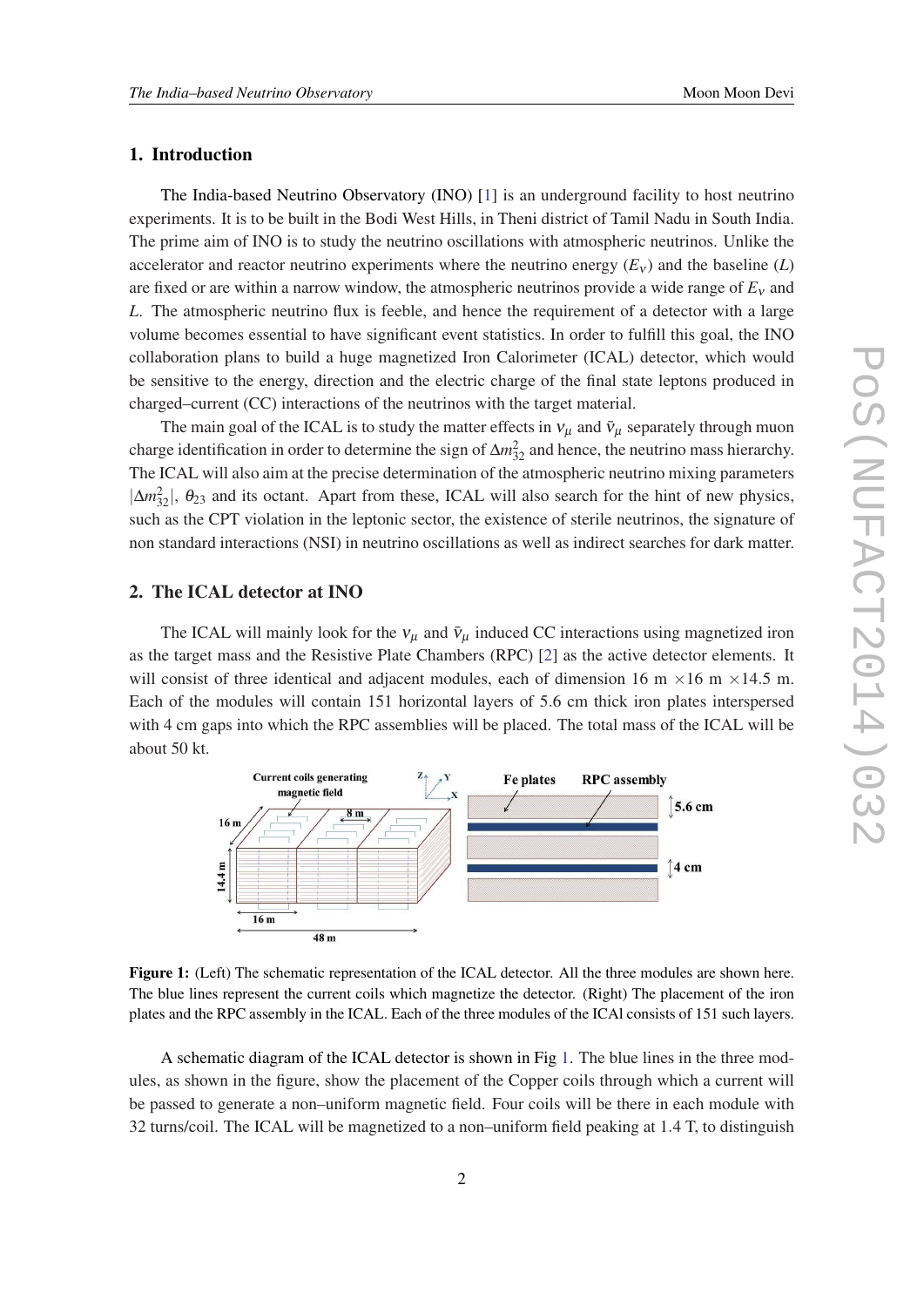| No of modules                 | 3                                                        |
|-------------------------------|----------------------------------------------------------|
| Modular dimension             | $16 \text{ m} \times 16 \text{ m} \times 14.4 \text{ m}$ |
| Total dimension               | $48 \text{ m} \times 16 \text{ m} \times 14.4 \text{ m}$ |
| Number of layers              | 151                                                      |
| Iron plate thickness          | 5.6 cm                                                   |
| Gap for RPC assembly          | 4 cm                                                     |
| Magnetic field                | 1.4T                                                     |
| RPC unit dimension            | 195 cm $\times$ 184 cm $\times$ 2.4 cm                   |
| Readout strip width           | $2.8 \text{ cm}$                                         |
| Number of RPCs/Road/Layer     | 8                                                        |
| Number of Roads/Layer/Module  | 8                                                        |
| Number of RPC units/Layer     | 192                                                      |
| <b>Total RPC</b> units        | 28,800                                                   |
| Number of electronic channels | $3.7 \times 10^{6}$                                      |

Table 1: The specifications of the ICAL Detector.

between the muon and the antimuons produced in the  $v_{\mu}$  and  $\bar{v}_{\mu}$  interactions respectively. The ICAL will have about 3.7 million readout channels. The important detector specifications have been highlighted in Table 1. A 3–level trigger scheme has been developed for event–recording in ICAL [\[3\]](#page-7-0) .

The RPCs are gaseous parallel plate detectors, made of highly resistive electrodes such as glass or Bakelite, to track charged particles [\[4\]](#page-7-0). The main features of the RPCs are excellent detection efficiency, good spatial as well as position resolutions, wide area coverage and low production cost. When the gas mixture is ionized by the passage of a charged particle, the avalanches of electrons originate a discharge. The highly resistive electrodes prevent the discharge from spreading through the whole gas volume, and the electric field drops down in a small area around the point where the discharge initiates. The propagation of the electron avalanche induces a current on external electrodes. This is collected by external copper pickup strips of width 2.8 cm. The pickup strip on the two electrodes are mounted orthogonal to each other, which enables the detection of the location of the passage of the particle in pixels of area 2.8 cm  $\times$  2.8 cm. We term the measured location of a charged particle in the RPCs as a *hit*.

The ICAL detector would be optimized to be primarily sensitive to the atmospheric muon neutrinos in the energy range 1 – 10 GeV. The modular structure of the detector, with the horizontal layers of the iron plates and the RPC detectors allow it to have a large coverage to the direction of the incoming neutrinos, except the near horizontal ones. While the atmospheric neutrino flux provides a wide spectrum in the neutrino energy  $(E_v)$ , the detector structure enables it to be sensitive to a broad range of the path length (*L*) for the neutrinos penetrating through the Earth. This would be very useful to study neutrino oscillations, as the oscillation probability strongly depends on the path length *L*.

In addition, ICAL, being a magnetized detector, would be able to differentiate between muons and antimuons, which makes it capable of separating events induced by  $v_{\mu}$  and  $\bar{v}_{\mu}$ . Since the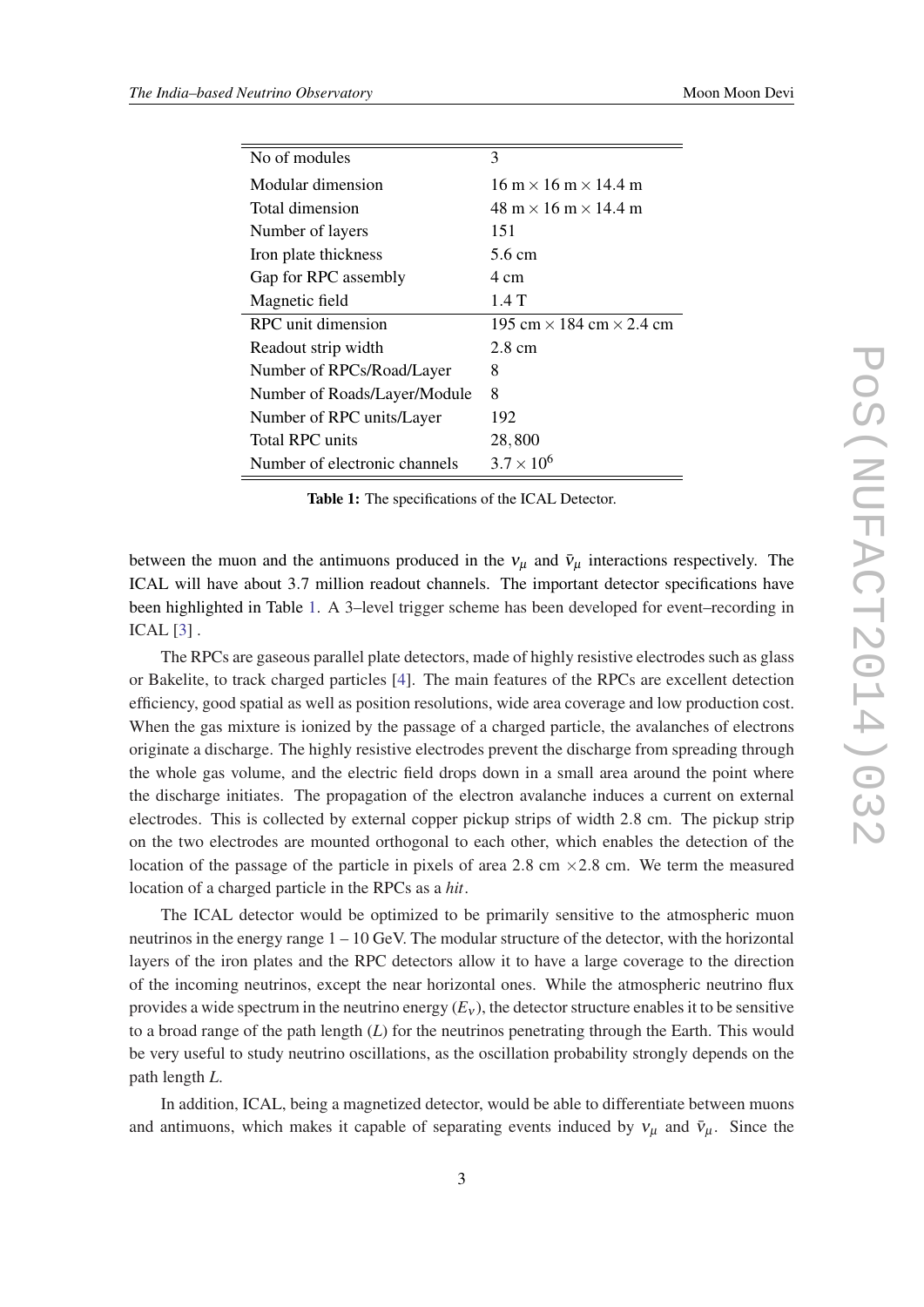neutrinos and the antineutrinos experience different matter effects while propagating through the Earth, the ability to discriminate between neutrinos and antineutrinos makes the detector sensitive to the neutrino mass hierarchy, which is the main goal of the ICAL experiment. The presence of the magnetic field also improves the momentum resolution of the muons by measuring the extent of bending of the muon track in the local magnetic field.

#### 3. The ICAL detector simulation and its response to muons and hadrons

The atmospheric  $v_{\mu}$  and  $\bar{v}_{\mu}$  interact with the iron target mass through the three main processes: quasi–elastic (QE), resonance scattering (RS) and deep inelastic scattering (DIS). A muon is produced in the final state in case of the CC interactions. The QE process dominates in the sub–GeV neutrino energy range, with no hadrons in the final state and the muon carrying most of the available energy. The RS and DIS processes start dominating as the energy increases, and at a few GeVs DIS becomes the most prominent process. A typical RS event contain a single pion in the final state, though in a small number of events there are multiple pions. The DIS events have multiple hadrons in the final state.

A detector simulation framework to calibrate the ICAL response to the muon and hadrons has been developed using the GEANT4 simulation package [[5](#page-7-0), [6](#page-7-0)]. This framework is shown schematically in Fig. 2. The RPCs provide the  $(X, Y)$  coordinates of the hits, while the layer number gives the Z–coordinate. The hits by a muon form a track–like feature, while the hadron hits produce a shower.



Figure 2: The framework for ICAL detector simulation.

The muon momentum reconstruction in ICAL has been done through a Kalman–filter based track finding and fitting algorithm [\[5,](#page-7-0) [7](#page-7-0)]. The ICAL detector is optimized for the detection of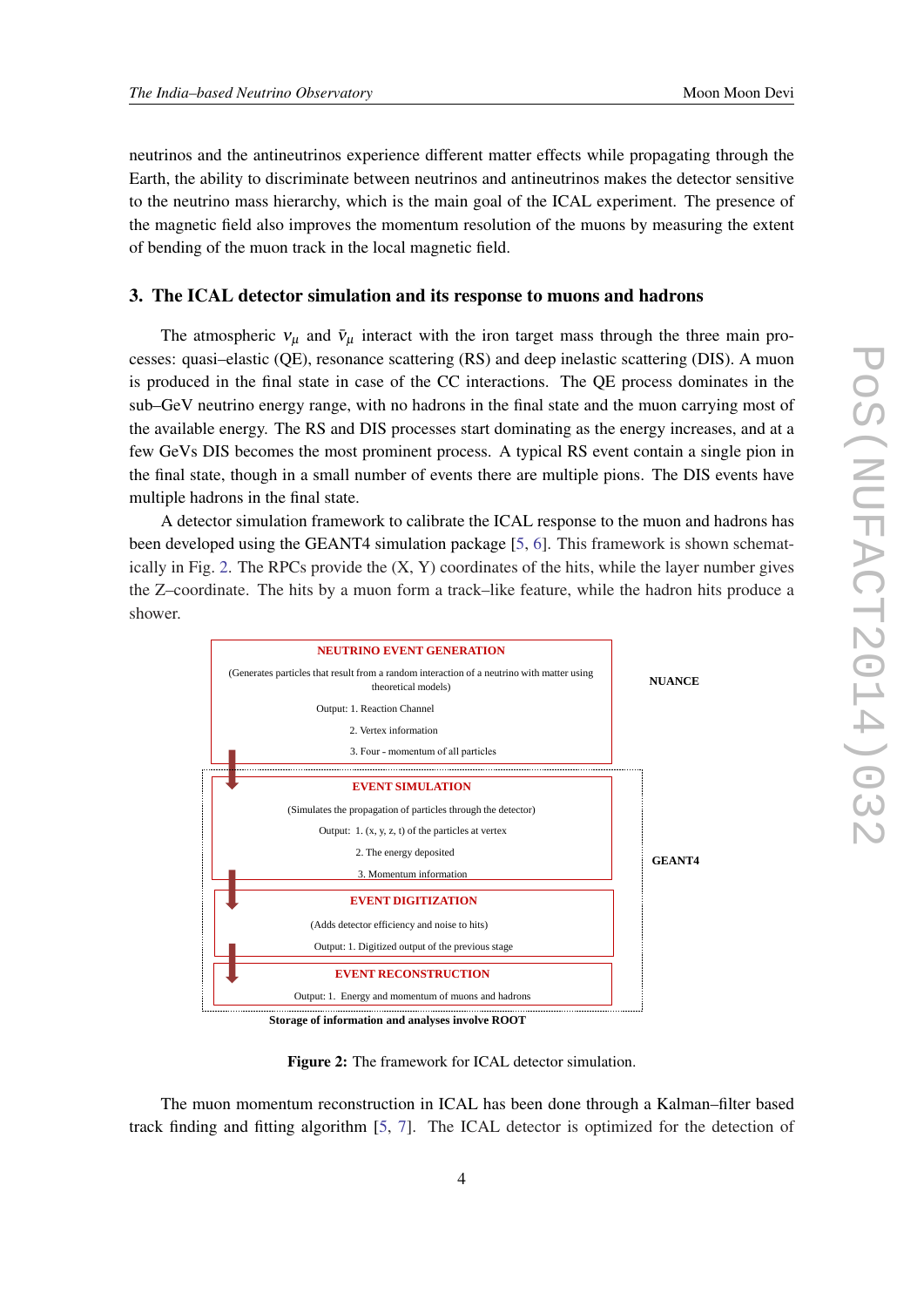muons propagating in the detector, identification of their charges, and for accurate determination of their energies and directions. The reconstruction efficiency for muons with energies above 2 GeV is about 80%, while the charge identification efficiency of these reconstructed muons is more than 95%. The direction of these muons at the interaction vertex can be determined to the accuracy of about 1°. The muon momentum resolution is typically between  $(25% - 12%)$  in the momentum range  $1 - 20$  GeV, as can be seen in the left panel of Fig. 3.



Figure 3: (Left) The muon momentum resolution as a function of the input momentum for different  $\cos \theta_{\mu}$ [[5\]](#page-7-0). (Right) The hadron energy resolution as a function of the hadron energy parametrized by  $E'_{\text{had}}$  [\[6](#page-7-0)].

The hadrons produce a shower of hits within a close proximity of the interaction vertex [\[6\]](#page-7-0). The hadron energy, parametrized by  $E'_{had} \equiv E_V - E_\mu$ , is estimated from the hadron hit multiplicity which follows the Vavilov PDF. A calibration of  $E'_{\text{had}}$  for the number of hadron hits in an event has been obtained. The hadron energy resolution of ICAL is in the range (80% – 35%) for  $E_1$ <sup>6</sup> had between  $1 - 15$  GeV. The calibration of the hadron energy from the hadron hits, in terms of the Vavilov fit parameters, may further be used to reconstruct the hadron energy for the ICAL physics potential analysis. The  $E'_{\text{had}}$  resolution as a function of the  $E'_{\text{had}}$  is shown in the right panel of Fig. 3.

#### 4. The physics potential of ICAL

The results of the physics potential studies in ICAL are summarized here.

#### 4.1 The mass hierarchy sensitivity

In order to quantify the sensitivity of ICAL to determine the neutrino mass hierarchy, a certain hierarchy, normal or inverted, is chosen as the true hierarchy. The CC  $v_\mu$  and  $\bar{v}_\mu$  events, generated using NUANCEv3 generator, are binned in the parameters chosen for the analysis. A  $\chi^2$  analysis is then performed, taking the systematic errors into account and marginalizing over the  $3\sigma$  ranges of relevant parameters. The significance with which the wrong hierarchy can be discarded, is given by the  $\Delta \chi^2_{\text{ICAL-MH}}$ , which is equal to  $\chi^2_{\text{ICAL}}(\text{false MH}) - \chi^2_{\text{ICAL}}(\text{true MH})$ .

The analysis for mass hierarchy identification using only the muon energy and direction [[8](#page-7-0)] gives a  $\Delta \chi^2_{\rm ~ICAL-MH}$   $\equiv$  6.5 for 10 years of exposure of the 50 kt ICAL. A significant improvement (about 40%) in  $\Delta \chi^2_{\rm ~ICAL-MH}$  is obtained by including the hadron energy information in each event to the muon information [\[9\]](#page-7-0). In this approach, the binning is performed in the 3-dimensional parameter space  $(E_{\mu}, \cos \theta_{\mu}, E'_{\text{had}})$  so that the correlation between the muon and hadrons in each event is retained. The wrong mass hierarchy can be discarded with a significance  $(\Delta \chi^2_{\text{ICAL-MH}})$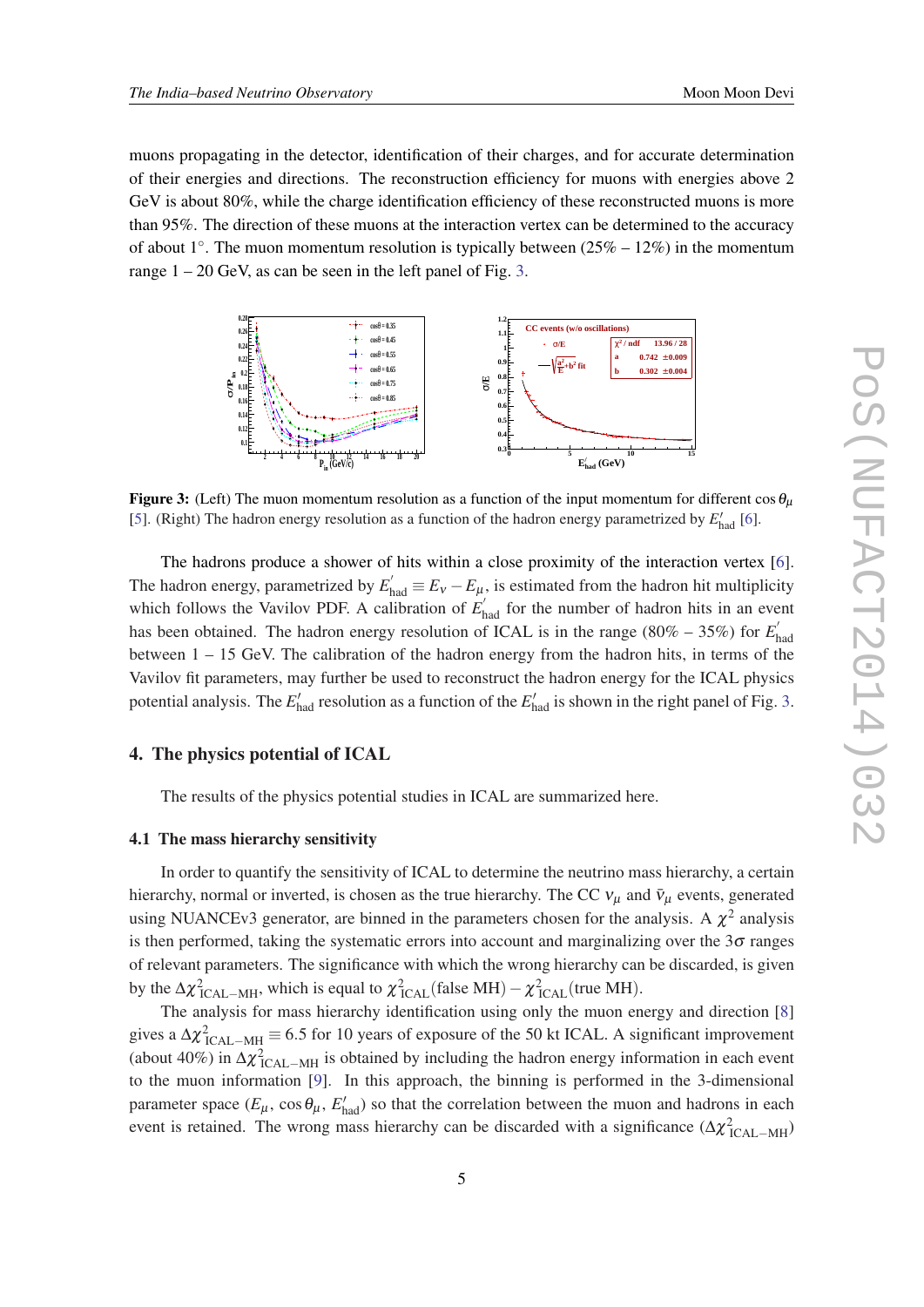of about 9.5. The comparison of the  $\Delta \chi^2_{\rm ~ICAL-MH}$  from the 3–dimensional analysis to the muon– only analysis is shown in Fig. 4. The significance depends on the true values of  $\theta_{23}$  and  $\theta_{13}$ , and increases with an increase in their values. Depending on the values of these mixing angles, the significance may be in the range  $\Delta \chi^2_{\text{ICAL-MH}} = 7 - 12$  with an exposure of 500 kt–yr.



**Figure 4:** The  $\Delta \chi^2_{\text{ICAL-MH}}$  as a function of the run–time for NH (left) and IH (right) as true hierarchy. The red line shows the results with hadron information, while the black one shows those with muons only. [[9\]](#page-7-0)

### **4.2 Precision measurements of**  $|\Delta m_{32}^2|$  **and**  $\sin^2 \theta_{23}$

The precision in the measurements of the parameter  $\lambda$  (  $\lambda = \sin^2 \theta_{23}$  or  $|\Delta m_{32}^2|$ ), is quantified as  $\Delta \chi^2_{\text{ICAL-PM}}(\lambda) = \chi^2_{\text{ICAL-PM}}(\lambda) - \chi^2_0$ , where  $\chi^2_0$  is the minimum value of  $\chi^2_{\text{ICAL-PM}}$  in the allowed parameter range. It is found that with the inclusion of  $E'_{had}$  information, 500 kt–year of ICAL exposure will measure  $\sin^2 \theta_{23}$  to a relative 1 $\sigma$  precision of 12% and  $|\Delta m_{32}^2|$  to 2.9% [\[9\]](#page-7-0). With the muon–only analysis, the same relative precisions would be 13.7% and 5.4%, respectively [[10\]](#page-7-0). The projected reach of ICAL for a 500 kt–year exposure has been compared to the current results from other experiments in the right panel of Fig. 5. Due to the better energy measurement capabilities of ICAL, it is expected that the  $|\Delta m_{32}^2|$  precision of ICAL would be much better than the atmospheric neutrino experiments that use water Cherenkov experiments. However the beam experiments will be collecting more data by the time ICAL becomes operational, and the global role of ICAL for precision measurements of these parameters will be rather complementary.



Figure 5: The ICAL 90% C.L. (2 dof) contour in the  $\sin^2 \theta_{23} - |\Delta m_{32}^2|$  plane. The current limits from Super-Kamiokande, MINOS, and T2K are also shown. [[9\]](#page-7-0)

#### 4.3 The octant of  $\theta_{23}$

The ICAL is sensitive to the octant of  $\theta_{23}$  through two effects: through the depletion in atmospheric  $v_{\mu}$  and  $\bar{v}_{\mu}$  through the survival probability  $P_{\mu\mu}$ , and through the contribution of the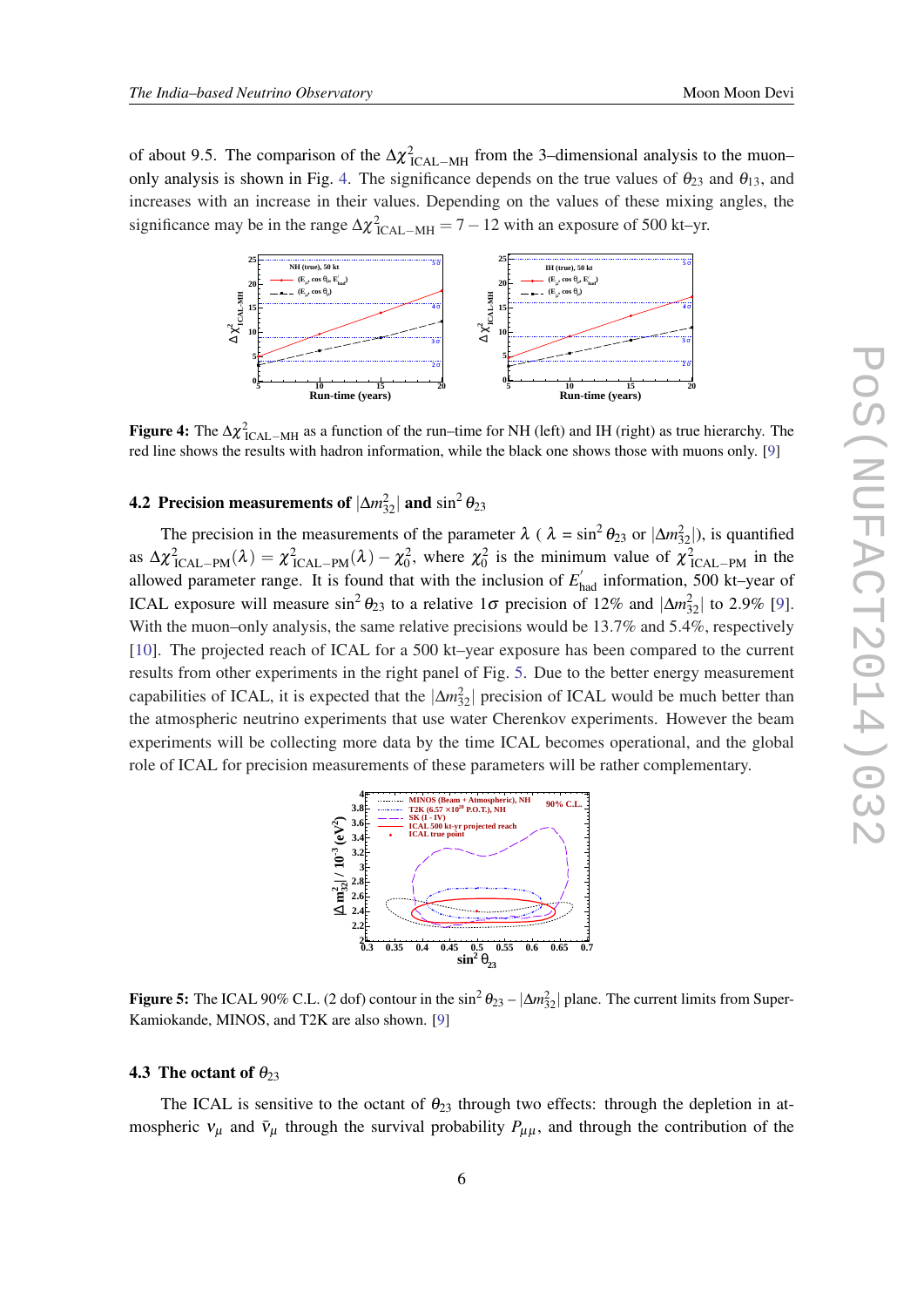atmospheric electron neutrinos to the observed CC muon events through the oscillation probability  $P_{e\mu}$ . Both of these effects are proportional to  $\sin^2 2\theta_{23}$ , however they act in opposite directions, thereby reducing the effective sensitivity of ICAL to the  $\theta_{23}$  octant. The potential of distinguishing the octant of  $\theta_{23}$  with the ICAL data alone is observed to be rather weak. A 2 $\sigma$  identification of the octant is possible with the 500 kt–year ICAL, only for NH as the true hierarchy and for LO as the true octant (sin<sup>2</sup>  $\theta_{23}$ (true) < 0.3[9](#page-7-0)5) [9]. The information from other experiments would be required to be combined in order to identify the true octant.

#### 4.4 Synergies with other experiments

#### 4.4.1 MH sensitivity

The MH sensitivity of of the current long baseline experiments, like T2K and NOνA, depends heavily on the actual value of the CP-violating phase  $\delta_{CP}$ . However, the addition of the data available from the proposed run of these experiments to that of ICAL, the mass hierarchy identification can be improved. A preliminary analysis shows that with the data from these three experiments,  $3\sigma$  sensitivity may be achieved in 6 years. The large range of the baseline of the atmospheric neutrinos makes ICAL insensitive to the CP phase  $\delta_{CP}$ , and its MH sensitivity is independent of the actual value of  $\delta_{CP}$ . On the other hand the sensitivity of fixed-baseline experiments such as T2K and NOvA is extremely limited if  $0 < \delta_{CP} < \pi$ . However adding of the ICAL information ensures that the hierarchy can be identified even in these unfavoured  $\delta_{CP}$  regions.

#### 4.4.2 Determination of the CP phase

Though ICAL itself is rather insensitive to  $\delta_{CP}$ , data from ICAL can still improve the determination of  $\delta_{CP}$  itself [[11\]](#page-7-0), by providing input on mass hierarchy, as shown in Fig. 6. This is crucial particularly in the range  $0 < \delta_{CP} < \pi$ , precisely where the ICAL data also improved the hierarchy discrimination of NOvA and other experiments.



**Figure 6:** The CPV discovery vs true  $\delta_{CP}$  for NOvA + T2K and NOvA + T2K + ICAL, for true NH. [[11\]](#page-7-0)

#### 4.4.3 Other physics possibilities with ICAL

The ICAL can also be used to probe the hint of any new physics. For example, the CPT violation or Lorentz symmetry in the neutrino sector can be probed to a good precision, owing to its energy measurement capability [[12\]](#page-7-0). The passage of magnetic monopoles through the detector may be probed by looking for slowly moving undeflected tracks [[13](#page-7-0)]. A few studies on the ICAL scope to probe various physics aspects are now in progress.